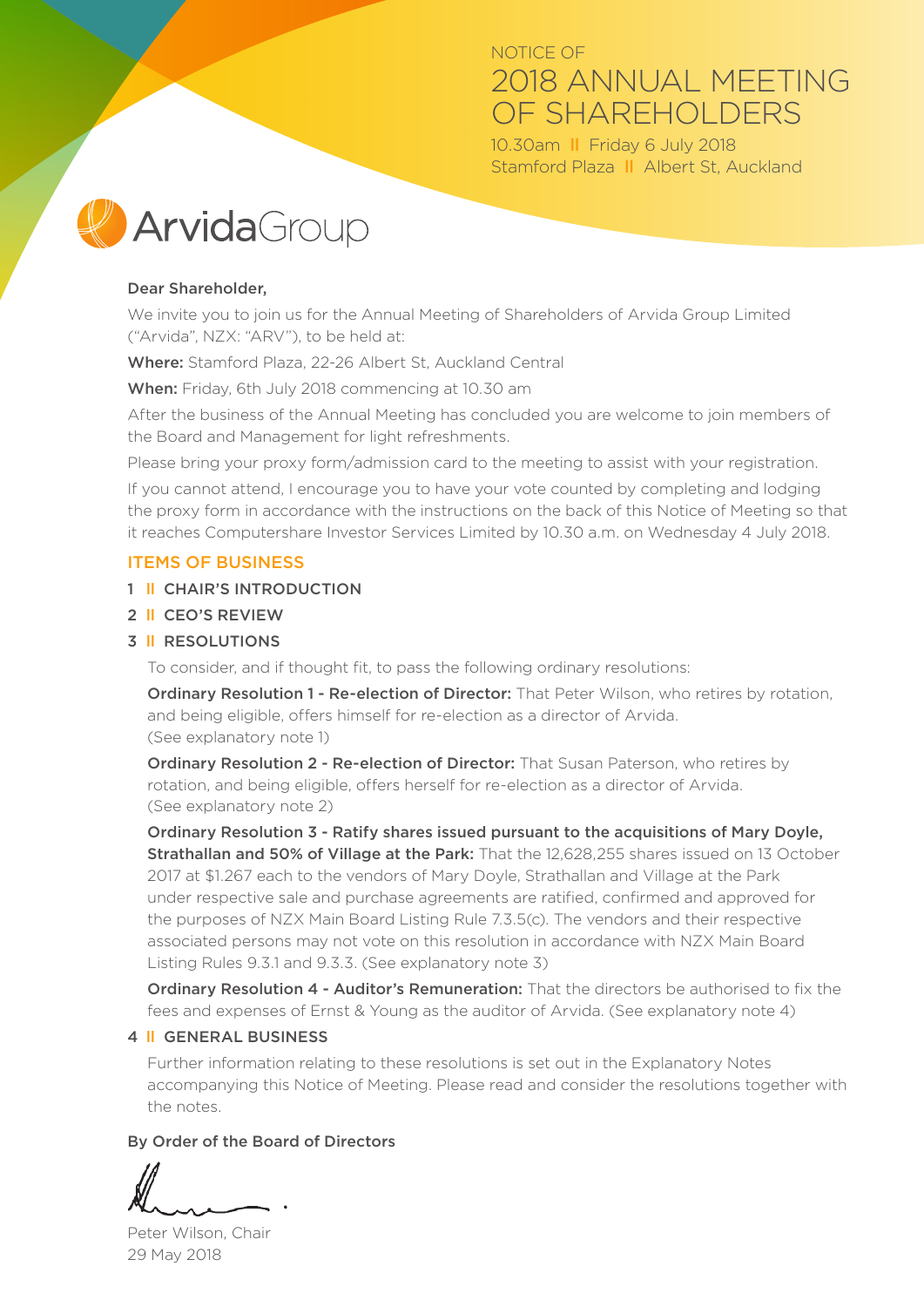# EXPLANATORY NOTES

#### ORDINARY RESOLUTIONS 1 AND 2: RE-ELECTION OF DIRECTORS

Under rule 3.3.11 of the NZX Main Board Listing Rules (the Listing Rules), and in accordance with clause 26 of the constitution of Arvida, one third of the Directors of Arvida must retire by rotation at the Annual Shareholders' Meeting. If the Directors are eligible, they may offer themselves for re-election by shareholders at the meeting.

Peter Wilson and Susan Paterson retire by rotation and, being eligible, offer themselves for re-election by shareholders at the Annual Shareholders' Meeting.

A brief biography outlining each of Peter Wilson's and Susan Paterson's history and experience is set out below.

At the Annual Shareholders' Meeting, separate resolutions to re-elect each of Peter Wilson and Susan Paterson will be put to shareholders. The Board unanimously supports their re-election.

For good governance purposes, Peter Wilson and Susan Paterson intend to abstain from voting their shares, and any discretionary proxies they hold, on their re-election. As at the date of this notice, the Board considers Peter Wilson and Susan Paterson to be Independent Directors for the purposes of the Listing Rules.

#### Explanatory Note 1: Re-election of Peter Wilson

**Term of Office:** Appointed Director on 13 November 2014, re-appointed Director on 19 August 2016. Peter has been Chair of the Board over this period.

Peter is an experienced director with wide ranging governance experience in the public and private sectors and with Crown-owned entities. He has extensive experience in banking, business establishment, problem resolution, asset sales and management of change functions.

Peter has been the Independent Chair of Arvida since its listing in December 2014. Prior to the listing, Peter was involved in the due diligence process to form Arvida.

Peter is currently Deputy Chair of Meridian Energy Limited and a Director of Farmlands Co-operative Society Limited. Peter was formerly a partner of Ernst & Young and Chair of Westpac New Zealand Limited, PF Olsen Limited and Augusta Capital Limited.

Peter is a qualified Chartered Accountant.

#### Explanatory Note 2: Re-election of Susan Paterson

**Term of Office:** Appointed Director on 7 May 2015. re-appointed Director on 21 August 2015.

Board Committees: Member of the Remuneration Committee.

Susan became a director in May 2015. She has many years' Board experience having been a professional director since 1996. In 2015, she was made as an Officer of the New Zealand Order of Merit for services to corporate governance.

Susan practised as a pharmacist before moving into management roles in New Zealand and the United Kingdom. She was a strategy consultant for the Boston based Index Group across Europe and the USA.

Susan holds a number of directorships, including Goodman NZ Limited, Les Mills NZ Limited, Sky Network Television Limited and the Electricity Authority. She Chairs Steel and Tube Limited and Theta Systems Limited. Previous directorships include Abano Healthcare Group Limited, Airways Corporation of NZ, Tower Health and Life Limited, Ports of Auckland Limited, St Cutherbert's College, Housing New Zealand and Transpower New Zealand.

Susan holds an MBA from London Business School and a BPharm from Otago University.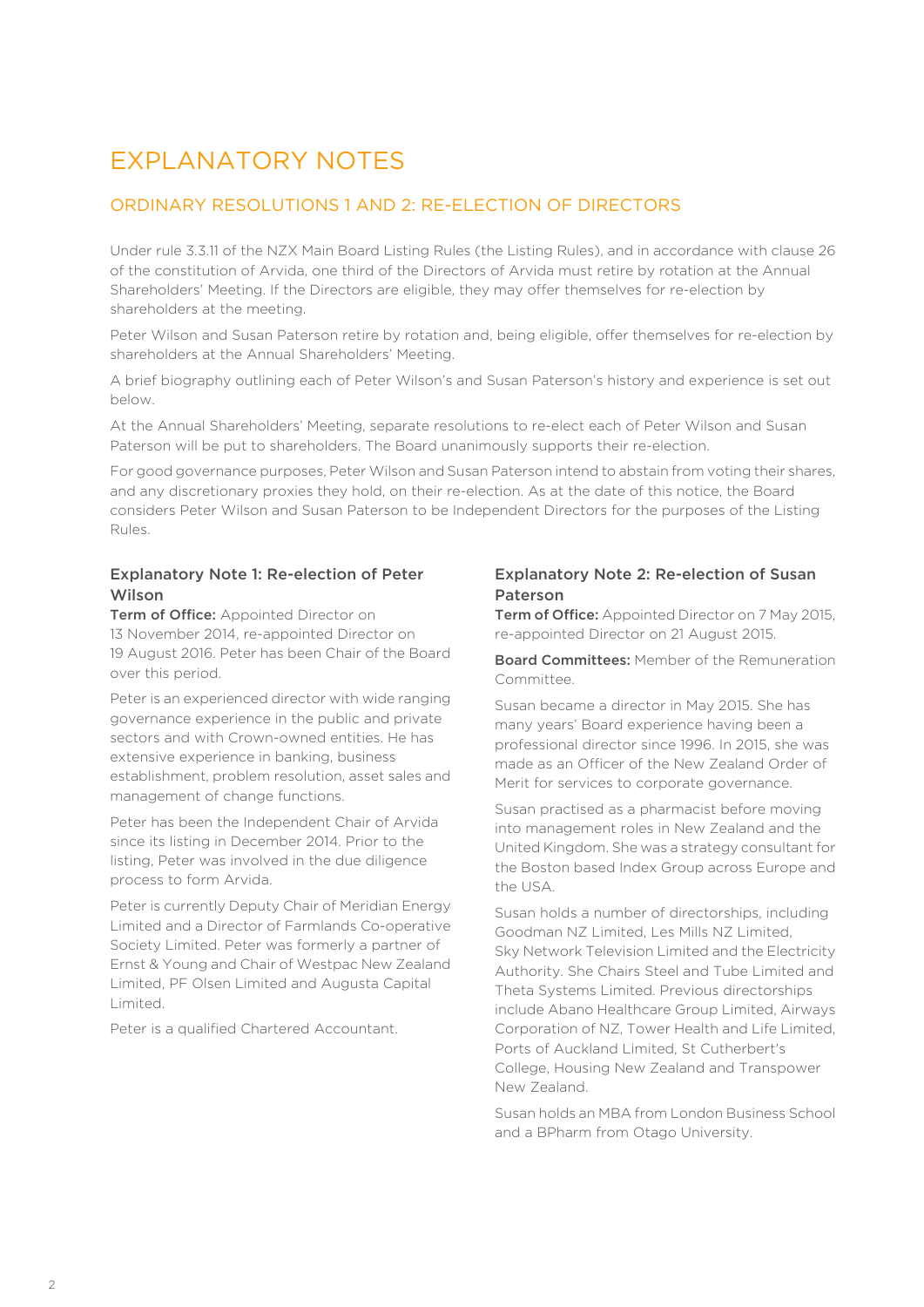#### ORDINARY RESOLUTION 3

#### Explanatory Note 3: Ratification under Listing Rule 7.3.5(c)

Under Listing Rule 7.3.5(a), Arvida is limited to issuing up to 20% of the total number of Equity Securities of the same class as already quoted on the NZX Main Board on issue for 12 months, unless the shareholders ratify the issuance of the shares by ordinary resolution under Listing Rule 7.3.5(c).

On 12 September 2017 Arvida announced to NZX that it had entered into agreements to purchase Mary Doyle, Strathallan and 50% of Village at the Park (together, the "Villages") from Hurst Lifecare Group, subject to customary approvals. Further information about these villages and the acquisition is available at www.arvida.co.nz.

To part fund the acquisition, Arvida issued 12,628,255 shares in aggregate to the vendors of the Villages on 13 October 2017 at \$1.267 each (the Shares Issued), which have the same rights and rank equally with all existing Arvida shares. This represents 3.1% of Arvida's total shares on issue at the date of this notice. No directors or their associated persons participated in the issue of shares to vendors of the Villages.

The Board approved the issue of shares for the Villages, as it considered that the transaction as a whole was in the best interests of shareholders.

At the Annual Shareholders' Meeting a resolution to ratify the Shares Issued will be put to the shareholders to allow Arvida to issue more shares of the same class as already quoted on the NZX Main Board. The purpose of this resolution is to fully restore Arvida's capacity to issue shares under Listing Rule 7.3.5(a). This will enable Arvida to continue with its stated strategy, and potentially to fund an acquisition of further facilities by share issues. The Board unanimously recommends that shareholders vote in favour of the ratification of the Shares issued as it provides Arvida flexibility over the balance of the twelvemonth period.

At the date of this notice, Arvida has 413,949,842 shares on issue. It could issue a further 67,384,884 shares under the "20% rule" without shareholder approval (being 20% of the shares currently on issue less the shares already issued). Approval of the resolution would restore the permitted share issue to 82,789,968 shares prior to the 12 month anniversary of the share issue on 13 October 2018.

If Ordinary Resolution 3 is not passed then Arvida's ability to issue shares would be limited to the 67.4 million 'headroom' it currently has or utilise other means of raising capital – for example, with shareholder approval or as a 'rights issue'.

If Arvida does issue further shares, then existing shareholders' holdings could be diluted if they do not take up any entitlements offered to them. As required by NZX Main Board Listing Rules 9.3.1 and 9.3.3 the vendors issued shares in the acquisition of the Villages, and any of their associated persons, may not vote on Resolution 3.

#### ORDINARY RESOLUTION 4

#### Explanatory Note 4: Auditor's Remuneration

Ernst & Young is automatically reappointed as the auditor of Arvida under Section 207T of the Companies Act 1993. Pursuant to Section 207S of the Companies Act 1993, this resolution authorises the Board to fix the fees and expenses of the Auditor.